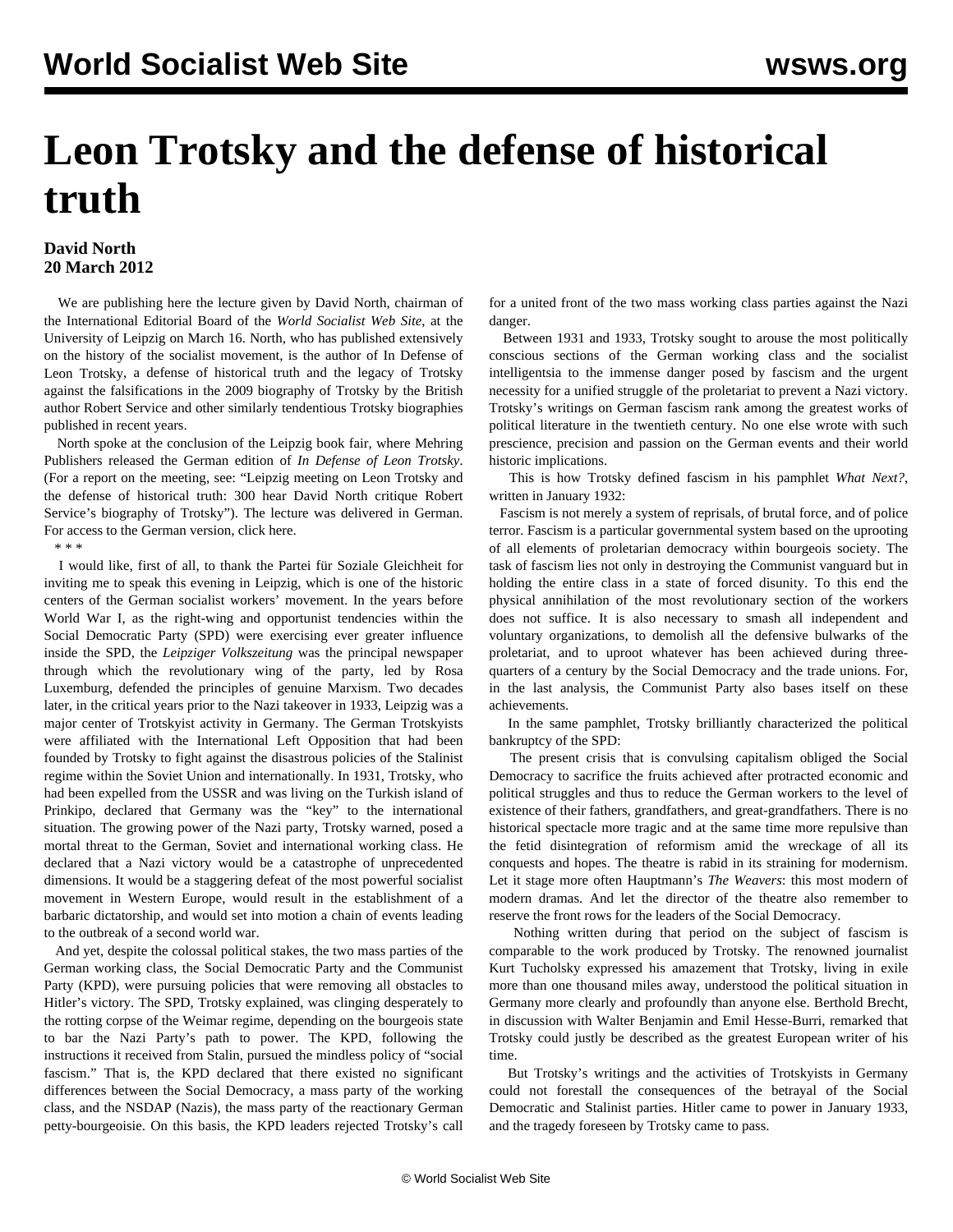More than 30 years later, during the political radicalization of the 1960s, Trotsky's writings were essential reading for workers and students who wanted to understand how it was possible for fascism to come to power in Germany. I belong to a generation, born in the aftermath of World War II, which found in the writings of Leon Trotsky an incomparable analysis of the political causes of the greatest catastrophe of the twentieth century. Trotsky's writings made clear that the victory of fascism was not inevitable. Hitler's rise to power could have been prevented. Fascism was neither the irresistible outcome of the "Dialectic of Enlightenment," as claimed by Adorno and Horkheimer, nor the product of repressed sexuality, as argued by Wilhelm Reich. Fascism, the most barbaric form of bourgeois rule, came to power as a result of the failure and betrayals of the political leadership of the working class.

 Trotsky's writings on Germany were only part of his extraordinary political legacy. The defense of Trotsky against lies and distortions, which continue unabated more than 70 years after his death, is necessary because of his central role in the history of the past century. All the critical events of the first four decades of the twentieth century were mirrored in his life's work. He was, next to Lenin, the most important figure in the Russian revolutionary movement, which culminated in the Bolshevik seizure of power in October 1917. The perspective and program that inspired the October Revolution was based on Trotsky's theory of permanent revolution, which he developed in the aftermath of the Russian Revolution of 1905. In the civil war that followed the October 1917 Revolution, Trotsky became the commander of the Red Army. Under his leadership, the Soviet Union was defended against counter-revolutionary forces which were backed by all the major imperialist powers.

 Trotsky played a decisive role in the victory and defense of the socialist revolution in Russia. But his place in history is determined, above all, by his achievements as the foremost exponent and strategist of world socialist revolution. As far back as 1905 Trotsky had analyzed the Russian Revolution as part of a world revolutionary process. Earlier than anyone else, Trotsky had foreseen the possibility of the Russian working class coming to power in a socialist revolution. But he insisted that the fate of socialism in Russia depended, above all, on the victory of the working class in the advanced capitalist countries—above all, in Europe and the United States. The socialist revolution, Trotsky explained, may achieve its first victory in a national arena. But its survival is possible only to the extent that the revolution expands beyond the national boundaries within which it conquered power. The final victory of socialism is achieved with the overthrow of capitalism on a world scale.

 In the final analysis, the central political issue that underlay the conflict that erupted inside the Russian Communist Party in the 1920s was the relationship between the building of socialism in the Soviet Union and the program of world socialist revolution which had formed the basis of the revolutionary strategy of the Bolshevik Party, under the leadership of Lenin and Trotsky, in 1917. In October 1923, Trotsky's criticism of the growth of bureaucratism within the Bolshevik Party and Soviet state led to the formation of the Left Opposition. This was a critical month in not only Soviet, but also German history. The immense crisis that had erupted in Germany in the spring of 1923, with the French occupation of the Ruhr, led rapidly to the development of a revolutionary situation. Against the background of hyper-inflation and the disorientation of the bourgeois regime, an unprecedented opportunity arose for a successful revolutionary uprising by the German working class. But what was lacking was a determined revolutionary leadership. The German Communist Party's preparations for an uprising were haphazard and indecisive. The Soviet Communist Party, increasingly dominated by Trotsky's political opponents in the party leadership, provided the KPD with contradictory advice. In the last minute, the KPD called off its plans for a nationwide insurrection. In the confusion that followed, local insurrectionary outbreaks were suppressed and the bourgeois government recovered its nerve. The German working class suffered a blow from which it never fully recovered, and which set into motion a chain of events that facilitated the explosive growth of the Nazi party.

 The defeat in Germany strengthened the conservative bureaucratic tendencies within the Soviet Communist Party. As the civil war came to a conclusion, the state and party bureaucracy grew rapidly—consisting of tens of thousands of functionaries for whom a position in the apparatus meant personal security and privileges. These functionaries formed the social basis of Stalin's rapidly growing power as the general secretary of the Communist Party. The "secret" of Stalin's power lay in his attentiveness to the material interests of the growing caste of bureaucrats, who came to identify their own interests with the Soviet Union as a national state, rather than as the new center of world socialist revolution. The increasingly nationalist and conservative orientation of the bureaucracy found expression when Stalin unveiled in 1924 the program of "socialism in one country."

 This program legitimized—theoretically, politically and in practice—the separation of the development of socialism within the USSR from the cause of international socialist revolution. It sanctioned the subordination of the interests of the international working class to the national interests of the ruling bureaucracy within the Soviet Union. This separation led rapidly to bitter attacks on Trotsky's theory of permanent revolution. Trotsky's insistence that the fate of socialism in the USSR depended on the victory of the working class beyond its borders became anathema to the Soviet bureaucrats, who were concerned, above all, with their own income and privileges. As Trotsky later wrote in his autobiography, the attacks on permanent revolution were motivated by the bureaucracy's selfconscious egotism. "Not everything for world revolution," thought the petty Soviet official as he denounced Trotsky and the program of permanent revolution. "Something for me too."

 Nothing is more historically absurd and politically untenable than the claim that the conflict between Stalin and Trotsky was merely a subjective fight between two individuals over personal power. The struggle that erupted inside the Soviet Communist Party in the mid-1920s was between two irreconcilably opposed programs—the nationalist pseudo-socialism of the Soviet bureaucracy led by Stalin versus the socialist internationalism of the Left Opposition led by Trotsky. The outcome of this struggle was to determine the fate of the socialist revolution in the twentieth century and, ultimately, that of the Soviet Union itself.

 The shift in the program of the Soviet Communist Party was not easily achieved. The ideas and ideals of socialist internationalism were deeply ingrained in the Soviet working class. Moreover, Trotsky occupied in the minds of the advanced Soviet workers and, indeed, among socialists throughout the world, a position of respect and prestige equaled only by Lenin. In contrast, when the factional struggle began in the early 1920s, Stalin was virtually unknown. For Stalin and his allies in the party and state bureaucracy to abandon the revolutionary internationalist program, it was necessary to destroy Trotsky's political influence. But this could not be achieved without rewriting history with the aim of denying Trotsky's preeminent role in the victory of the October Revolution. Herein lay the origins and political source of the campaign of historical falsification that began in 1923.

 It is not possible, in the time available to us tonight, to trace in the necessary detail all the stages of this insidious process of falsification. The lies began with the distortion of old factional disputes in the pre-1917 revolutionary movement. It proceeded through the twisting of quotations and the selective citation and misinterpretation of documents. With astonishing speed an entirely new and grotesque persona was attached to Trotsky in the Soviet press. The slanders against Trotsky and his many supporters prepared the ground for expulsion and exile. Trotsky was deported from the USSR in January 1929. In 1932, he was formally deprived of citizenship. Within the Soviet Union, the Trotskyist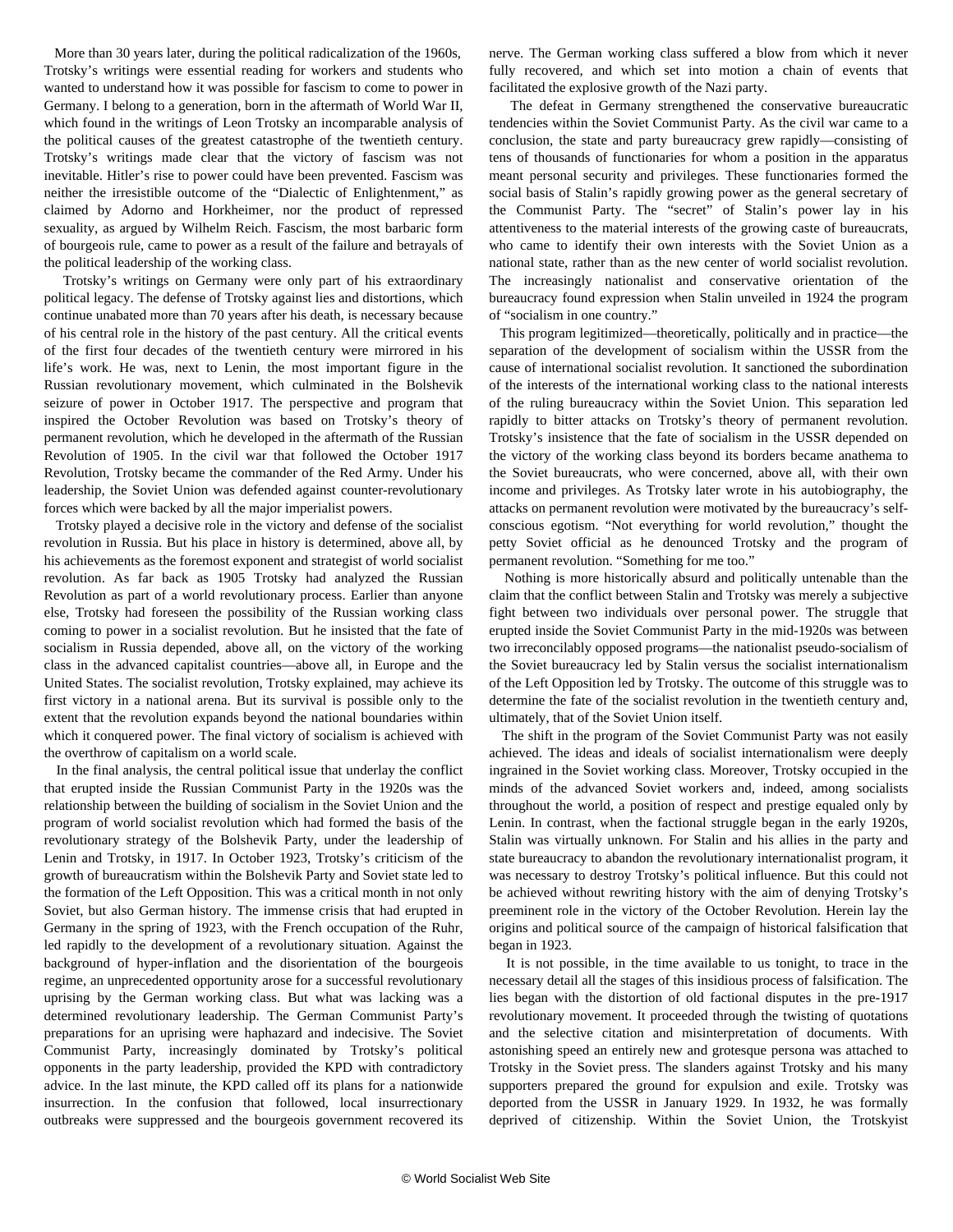movement was subjected to increasingly violent repression. The bureaucracy's war against Trotskyism set the stage for a campaign of political genocide directed against all representatives of the international socialist program and culture within the Soviet working class and Marxist intelligentsia.

 The three anti-Trotskyist trials held in Moscow between August 1936 and March 1938 marked the climax of the relentless process of historical falsification that had begun in 1923. In the course of these trials, the principal leaders of the Bolshevik Party were accused of plotting terror against Stalin, committing acts of sabotage within the USSR, and forming treasonous alliances with the fascist regimes in Germany and Japan. All the defendants—old revolutionaries who had devoted their entire adult lives to the cause of socialism—confessed to the most horrible crimes. But aside from their confessions, the prosecution did not produce a single piece of evidence in support of the accusations.

 As has long been established, the confessions were extorted from the defendants through physical and psychological torture and threats against their families. Stalin secured the defendants' cooperation with cynical and empty promises to spare their lives and those of their loved ones if they played their assigned roles in the terrifying Moscow spectacle.

 Many years later, in the early 1990s, I spoke to the daughter of Mikhail Boguslavsky, a defendant in the second trial, held in January 1937. Rebecca Boguslavskaya recalled visiting her father in the Lyubianka Prison in Moscow several weeks before the trial began. Mikhail Boguslavsky looked like a ghost—emaciated, with dark rings around his eyes. He was in pain, and moved uncomfortably in his chair. Rebecca realized that her father had been severely beaten, and that he found it difficult to place the weight of his body upon the seat. Boguslavsky looked at his daughter and cried out in agony: "You must renounce me. You must forget that I ever lived." Rebecca replied, "Papa, I will never renounce you."

 At the trial itself, Boguslavsky looked somewhat better. He had been fed by his jailers, and Rebecca surmised that drugs had been administered to improve his appearance. But within hours of the trial's conclusion, Boguslavsky was shot. As for Rebecca, she was arrested soon afterwards and spent nearly two decades in a Siberian labor camp. She died in 1992 at the age of 79.

 Leon Trotsky (1879-1940), was the co-leader of the 1917 Russian Revolution, socialist opponent of Joseph Stalin, founder of the Fourth International, and strategist of world socialist revolution.

 When the first of the Moscow Trials was staged in August 1936, Trotsky was living in Norway. In order to prevent Trotsky from answering the incredible charges being made against him in Moscow, the Norwegian government, controlled by the Social Democratic Party, placed Trotsky and his wife, Natalia Sedova, under house arrest. In December 1936, Trotsky was deported from Norway and placed on a freighter bound for Mexico.

 In Mexico, Trotsky was finally able to reply publicly to the accusations of the Stalinist regime. He denounced the trials as a political frame-up and called for the organization of an "international counter-trial" to expose the "true criminals who hide behind the cloak of the accuser."

 It must be recalled that in Europe and the United States, substantial segments of "left" public opinion—supporters of the "Popular Front" alliance of bourgeois liberals with the Stalinist parties—were willing to accept the accusations hurled against the defendants in Moscow without objection. They bitterly opposed Trotsky's call for the establishment of an independent commission of inquiry into the Moscow trials, fearing that an exposure of the lies of the Kremlin would undermine the liberal-Stalinist populist front against fascism—as if the struggle against fascism could be served through the legalized murder of revolutionaries.

 Despite the opposition of liberals and Stalinists, a Commission of Inquiry into the trials was established in the spring of 1937 under the

chairmanship of the greatest living American philosopher, John Dewey. The Commission traveled to Mexico in April, where for more than one week it questioned Trotsky on all matters related to the accusations against him. Trotsky's testimony consisted of a defense of his activities and his ideas over a period that spanned 40 years, beginning with his entry into revolutionary politics as a 17-year-old youth in 1897.

 The climax of the Commission's work in Mexico was, undoubtedly, Trotsky's closing speech. He spoke for 4 ½ hours in English. I am not merely speaking as a Trotskyist partisan when I state that this oration ranks among the very greatest in world history. In one of the many remarkable passages to be found in the text, Trotsky explained the origins and significance of the lies upon which the Moscow Trials were based. The lies of the Soviet regime were not merely the product of Stalin's pathological personality. Rather, they were rooted in the material interests of the bureaucracy of which Stalin was the chief representative:

 One can understand the acts of Stalin only by starting from the conditions of existence of the new privileged stratum, greedy for power, greedy for material comforts, apprehensive for its positions, fearing the masses, and mortally hating all opposition.

 The position of a privileged bureaucracy in a society which that bureaucracy itself calls Socialist is not only contradictory, but also false. The more precipitate the jump from the October overturn—which laid bare all social falsehood—to the present situation, in which a caste of upstarts is forced to cover up its social ulcers, the cruder the Thermidorean lies. It is, consequently, a question not simply of the individual depravity of this or that person, but of the corruption lodged in the position of a whole social group for whom lying has become a vital political necessity.

 Herein lay the key to understanding not only the lies of the Moscow Trials, but, more generally, the significance of all historical falsifications. There is a well-known saying: "If geometric axioms impinged on material interests, an attempt would be made to refute them." Similarly, to the extent that the ruling class sees the historic record as a threat to the legitimacy of its dominant position in society, it must resort to distortions and outright falsifications. The Stalinist bureaucracy resorted to the most brazen and monstrous lies to cover up its betrayal of the principles of the October Revolution, and to conceal the ever-more glaring contradiction between the real goals of socialism and the bureaucracy's defense of its own material interests as a privileged caste.

 An understanding of the objective significance and social function of historical falsifications allows us to answer a highly important question: Why is it that we are still compelled to deal with lies about the historical role of Leon Trotsky? Seventy-five years have passed since the Dewey Commission, which concluded its work with an unequivocal declaration that Trotsky was innocent of all the charges leveled against him, and that the Moscow Trials were a frame-up. Fifty-six years have passed since Soviet Premier Nikita Khrushchev, in his famous "secret speech" of February 1956 before the 20th Congress of the Communist Party, denounced Stalin as a criminal and all but acknowledged that the Moscow Trials were based on lies. Twenty years have passed since the dissolution of the Soviet Union, an event that vindicated Trotsky's life-and-death struggle against the Stalinist bureaucracy. He justified his struggle against Stalinism as politically necessary if the Soviet Union was to be saved from destruction by the bureaucratic regime.

 It would seem to be obvious that Trotsky is a major historical figure. Even after he lost power, he continued to exercise immense influence through his writings. Not even his assassination in August 1940 could free the bureaucracy of the specter of international Trotskyism. The publication of Isaac Deutscher's three-volume biography led to a resurgence of interest in Trotsky throughout the world. A measure of the Soviet bureaucracy's never-ending fear of Trotsky was the fact that of all the Bolshevik revolutionaries murdered by the Stalinist regime, Trotsky was the only figure who was never officially rehabilitated.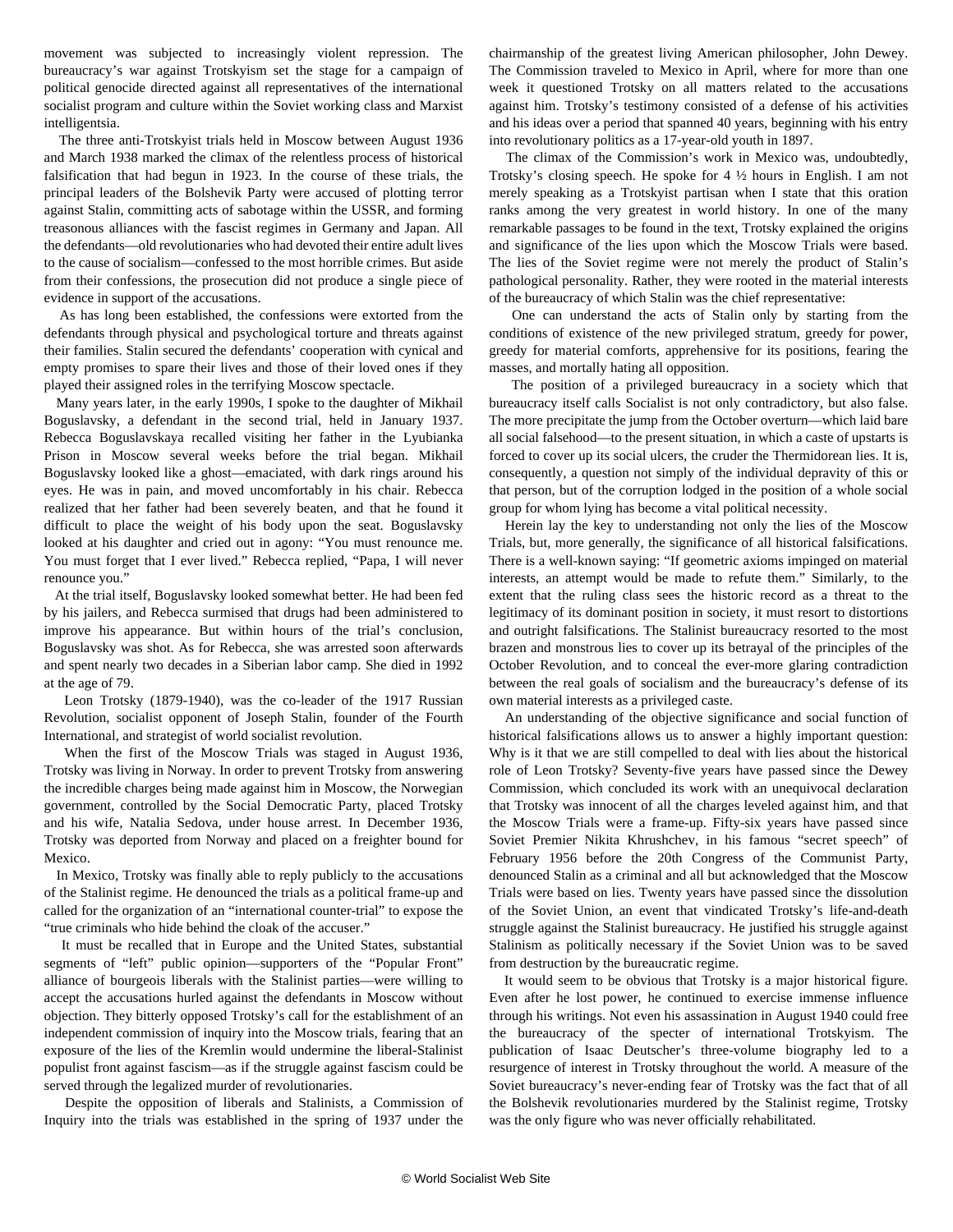It is to be expected that Trotsky must remain, given the nature of his political aims, an intensely controversial figure. But can there be any question that his activities and his ideas deserve the most intellectually conscientious study? But if this has not happened—if, instead, we have witnessed over the past decade a renewal and intensification of the campaign of lies—it is necessary to uncover and explain the political and social necessity that motivate the unrelenting falsification of virtually every aspect of his life.

 I believe that the campaign against Trotsky derives its momentum from two inter-related factors of a historical and political character. First, let us deal with the historical factor. The collapse of the Stalinist regimes in Eastern Europe and the dissolution of the USSR gave rise to an outburst of bourgeois triumphalism. Prior to 1989, predictions that the Stalinist regimes were heading toward a shipwreck could be found only in Trotskyist publications. Not a single prominent bourgeois historian or journalist had anticipated the dissolution of the East European and Soviet regimes. However, once the regimes no longer existed, bourgeois politicians, academics and journalists proclaimed that their collapse had been inevitable. The dissolution of the USSR in 1991 "proved" that the October Revolution of 1917 had been doomed from the start. From the very beginning, the socialist revolution of 1917 could lead only in one direction: to the restoration of capitalism. That this process unfolded over a period spanning nearly three-quarters of a century did not call into question the inevitability of the outcome. No other course of development was possible. The Stalinist regime was not the betrayal of the October Revolution. It was the unavoidable historical blind alley created by the events of 1917, and from which the only exit was the restoration of capitalism.

 This mechanical interpretation of Soviet history demanded the denial of the very possibility of a different, non-totalitarian and socialist evolution of the USSR. No alternative path of development was to be taken seriously. This position determined the treatment of Trotsky. The struggle he waged against Stalinism was to be minimized, if not entirely ignored. On no account was he to be presented as a viable alternative to Stalin.

 But by the turn of the new century, the historical issues that demanded the denial of Trotsky's significance as an alternative to Stalinism were compounded by new political anxieties. The triumphalism evoked by the dissolution of the USSR had already begun to dissipate as the twentieth century drew to a close. The economic shocks that began with the Asian crisis in 1998 made all too clear that the end of the USSR had not cured capitalism of its own deep-rooted maladies. The conditions of life of broad sections of the working class, even before the collapse of 2008, steadily worsened in the last decade of the twentieth century and the first decade of the twenty-first. Against the backdrop of deteriorating economic conditions, the increasingly unrestrained militarism of the imperialist ruling elites—institutionalized in the aftermath of the events of 9/11 as the "war against terror"—encountered steadily mounting popular opposition. With social tensions becoming ever more palpable, bourgeois strategists such as Zbigniew Brzezinski began to voice alarm about the potentially revolutionary implications of a rapidly growing global population of welleducated but disaffected youth, unable to find decent jobs and economic security.

 In these uncertain conditions, the bourgeoisie recalled the political atmosphere of the 1960s, when the writings of Trotsky—which had been suppressed for decades—suddenly became essential reading material for radicalized youth. In the far more uncertain economic environment of the new century, as workers and youth began to look for alternatives to capitalism, did there not exist the danger that Trotsky might again provide theoretical and political direction and inspiration for a new generation entering into revolutionary struggle? After all, the academic guardians of bourgeois interests asked, how many of Trotsky's damned books were in print? Works such as *The History of the Russian Revolution*, *The* *Revolution Betrayed*, and, worst of all, Trotsky's enthralling autobiography, *My Life*. What could be done to counter the revolutionary narrative of Trotsky's literary masterpiece?

 The new age of pre-emptive war produced a new literary genre: the preemptive biography! In the space of little more than five years, no less than three such pre-emptive biographies of Trotsky were published. The first biography, by Professor Ian Thatcher, was published in 2003. The second biography, by Professor Geoffrey Swain, was published in 2006. I wrote a lengthy reply to these two books that was published in 2007. I exposed in detail the crude falsifications, based largely on the old lies concocted by the Stalinists, retailed by the two British historians. Whatever hope that I entertained of having silenced the anti-Trotsky enterprise of the British academic establishment was soon disappointed. Robert Service's biography appeared in 2009.

 Thus, I found myself obligated to write a detailed refutation of yet another volume aimed at discrediting Trotsky. Together with my earlier analysis of the biographies of Thatcher and Swain, and two other shorter essays in which I sought to explain the contemporary relevance of Trotsky's work, the critique of Service was published in a volume entitled *In Defense of Leon Trotsky*. There is no need for me to review in detail my refutation of the works of Thatcher, Swain and Service. I believe that the quality and integrity of my effort have been substantiated by a lengthy review written by historian Bertrand Patenaude that was published last June in the *American Historical Review*. Professor Patenaude unambiguously endorsed my description of Service's biography as a piece of "hack work." Moreover, I welcome the open letter to the Suhrkamp publishing house, written by 14 distinguished European historians, endorsing my exposure of Service's book and opposing the publication of a German-language edition. That 14 outstanding historians should feel compelled to protest the publication of Service's book testifies decisively to the utterly appalling character of Service's work.

 One might have thought that the open letter from 14 distinguished historians would have so discredited Robert Service that no serious historian would have intervened in his behalf. After all, the central charge against Service's biography was that it violated the most basic standards of scholarship. There were numerous factual errors. Service advanced arguments that lacked any documentary foundation. He attributed to Trotsky opinions and positions that he did not hold, including those that were the exact opposite of what Trotsky had actually written. Moreover, the historians concurred with my objections to Service's treatment of Trotsky's Jewish ancestry in a manner that tended to legitimize the anti-Semitic stereotypes and slanders that were frequently used against him.

 Moreover, Suhrkamp, while not replying to the historians, has delayed publication of Service's book while retaining an "outside expert" to examine the biography and correct the most glaring factual errors. In this way, Suhrkamp is attempting to salvage what it can of a publishing disaster with the literary equivalent of plastic surgery. But the intractable nature of the problem it confronts is indicated in the promotional introduction for Service's book that is posted on the Suhrkamp web site. Suhrkamp refers to "the man born in 1879 in the southern Ukraine under the name of Lev Davidovitch Bronstein." But this statement contradicts Service's claim that Trotsky's real first name was Leiba, and that he was known by this Yiddish name throughout his youth. For the first 40 pages of the English-language edition of his biography, Service refers to the young Trotsky only as "Leiba." Service then claims that it was only after he turned eighteen that the young Bronstein decided to assume the name Lëva, in order to have a Russian-sounding name like his comrades in the revolutionary movement. In order to stress the significance of this change in Trotsky's first name, Service writes: "Semantically it had nothing to do with the Yiddish name Leiba…"

 As I have already explained at length, this entire story is an invention of Service. Trotsky's first name was Lev, and he was known by this name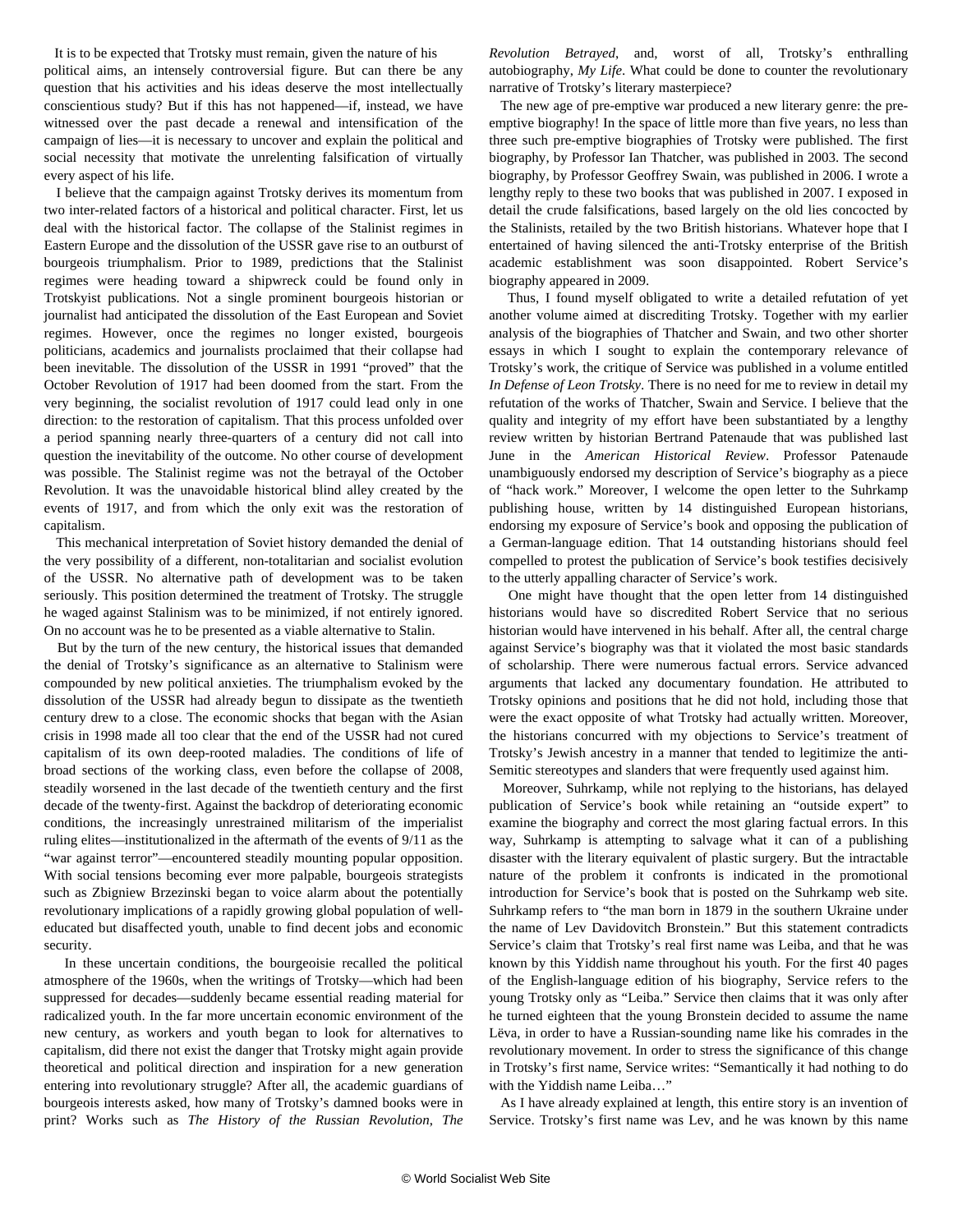(or a diminutive such as Lyova) from his earliest childhood. However, the false attribution of the name Leiba to the young Trotsky plays a central role in Service's biography. First, it serves to magnify Trotsky's Jewish identity in a manner frequently used by his anti-Semitic opponents. Second, Service claims that Trotsky's effort to conceal his real first name was not only an example of his recurring efforts to play down his Jewish origins, but also one of the significant inaccuracies that Service claims to have uncovered in Trotsky's autobiography.

 However, it appears that Service's error in attributing the name Leiba to the young Trotsky may have been corrected by the expert hired by Suhrkamp. Thus, we are left with an interesting literary paradox. The subject of Service's biography will have been born with one name in the English edition and a quite different one in the German edition!

 Suhrkamp's web site states that the Service biography will be released in July. But the open letter of the 14 historians and the long delay in the publication of the book have provoked alarm in right-wing circles and among a layer of anti-Marxist historians. The extreme right-wing newspaper *Junge Freiheit* has come to Service's defense, praising his work for repudiating any sort of sympathetic portrayal of Trotsky. The newspaper praises Service's remark at a book launch in London, "If the icepick didn't quite do its job killing him off, I hope I've managed it," as "an attractive comment."

 One can hardly be surprised by the defense of Service in the pages of *Junge Freiheit*. Of greater interest are two articles in support of Service that have appeared in the pages of the *Neue Zürcher Zeitung*. Their author is Professor Dr. Ulrich M. Schmid, who teaches at the University of St. Gallen and who has written widely on matters relating to history, philosophy, literature and culture. His curriculum vitae, posted on the university web site, list more than 600 articles—a quite astonishing number. His essays appear frequently in the *Neue Zürcher Zeitung*.

 The first article appeared in the *Neue Zürcher Zeitung* on December 28, 2011. Its title, somewhat predictably, was "No Alternative to Stalin." It begins by deploring that Trotsky was viewed by the '68 Generation as a viable alternative to Stalin:

 If after Lenin's death it had not been Stalin but rather Trotsky who took over the leadership of the Soviet Union—so goes the argument—then the experiment in a socialist form of society would not have relapsed into an inhumane dictatorship.

 Many western socialists allowed themselves to be blinded by Trotsky's intellectual brilliance, and concluded too quickly from his hostility to Stalin that Trotsky was motivated by the ideal of socialism with a human face.

 Following Service's approach, Schmid attempts to refute this favorable view of Trotsky by portraying him as a sort of monster, capable of the worst abominations. He writes:

 Right from the beginning of his career as commissar of war Trotsky demonstrated his utter monstrousness. He obtained the obedience of tsarist officers by taking their families as hostages.

 When one reads such furious denunciations of Trotsky's actions as a military commander, one might almost believe that prior to the appearance of Trotsky on the stage of history, civil wars were non-violent and bloodless affairs, in which the opposing sides treated one another with mutual affection and unblemished kindness. And yet, as we all know, history tells a very different story. But Schmid prefers to avoid placing Trotsky's actions in a broader historical context that might explain, and even justify, his actions.

 Between 1918 and 1921, as Trotsky defended the Soviet regime against the forces of counter-revolution, he knew very well the likely consequences of a Bolshevik defeat. He belonged to a generation of revolutionaries for whom the events that followed the suppression of the Paris Commune in May 1871 were still part of living memory. In the week that followed the defeat of the Commune, the victorious National Guard commanded by the bourgeois regime slaughtered somewhere between 30,000 and 50,000 workers. Adolph Thiers, president of the bourgeois regime, said of the communards: "The ground is strewn with their corpses. May this terrible sight serve as a lesson."

 But Trotsky did not need the example of the Paris Commune to remind him what awaited the Bolshevik regime and the Soviet working class if the counter-revolution was victorious. The Bolsheviks and masses of workers and peasants remembered very well the bloodbath that had followed the defeat of the 1905 Revolution. The tsarist regime sent its army on punitive expeditions into towns and villages where the population had evinced support for the revolution. Tens of thousands of people were murdered in cold blood by the tsarist troops as the towns and villages in which they lived were destroyed.

 Schmid, like Service, fails to note one other not entirely insignificant fact: the October Revolution occurred against the backdrop of World War I, which had begun in the summer of 1914. By the time the Bolsheviks came to power, approximately 1.7 million Russian soldiers had already been lost in the senseless bloodbath. Millions more died on the various fronts of World War I, a conflict which, in the words of one historian, "produced the most extensive cultural devastation and mass killing in Europe since the Thirty Years War." The violence of the Russian Revolution was in no small measure determined by the horrifying social and economic conditions created by Russia's participation in the World War. In his book *The Dynamic of Destruction: Culture and Mass Killing in the First World War*, historian Alan Kramer (the author of the sentence cited above) wrote:

 …To say that the Russian Revolution of October 1917 and the nature of the Soviet Union were profoundly affected by Russia's experience in war would be an understatement: it was a seven-year catastrophe of war, political upheaval, and civil war, which shaped the entire political culture of the Bolshevik regime for the following decades.

 Determined to discredit Trotsky on moral grounds, Schmid offers further examples of Trotsky's alleged "monstrousness." He writes:

 When his Red Army unit on the Kazan front in 1918 retreated before the enemy, Trotsky summarily ordered the commander and 40 soldiers to be shot and had their corpses thrown into the Volga.

 It is true that Trotsky, at a critical moment when the fate of the newly organized Red Army hung in the balance, ordered the execution of soldiers who had deserted under fire. Trotsky took this extreme measure in order to maintain discipline, and recounted the incident in his autobiography. In the context of war, Trotsky's actions were justified. As Schmid must certainly know, the death penalty was employed against deserters in the German, French and British armies during World War I. Perhaps because he doubts the effectiveness of his condemnation of Trotsky's use of the death penalty, Schmid adds a strange and disturbing detail: that Trotsky ordered the corpses of the executed deserters to be thrown into the Volga.

 This statement evokes in the mind of the reader a frightening image. Trotsky not only shot deserters, but denied them a proper burial. He dumped their corpses into a river! I have never come across this gruesome detail before. What is the documentary evidence upon which Schmid bases this allegation? Professor Schmid should let us know where he discovered this alleged act of inhumanity.

 Schmid cites other well-known indictments of Trotsky's alleged cruelty, such as the suppression of the Kronstadt uprising in 1921. Once again, these events are presented without reference to, let alone serious analysis of, the political and historical context within which they occurred. This form of presentation makes no contribution whatever to an understanding of the events, or Trotsky's role in them. Their sole purpose is the advancement of Schmid's own politically motivated anti-communist agenda. In the final paragraph of his first article, Schmid again complains that